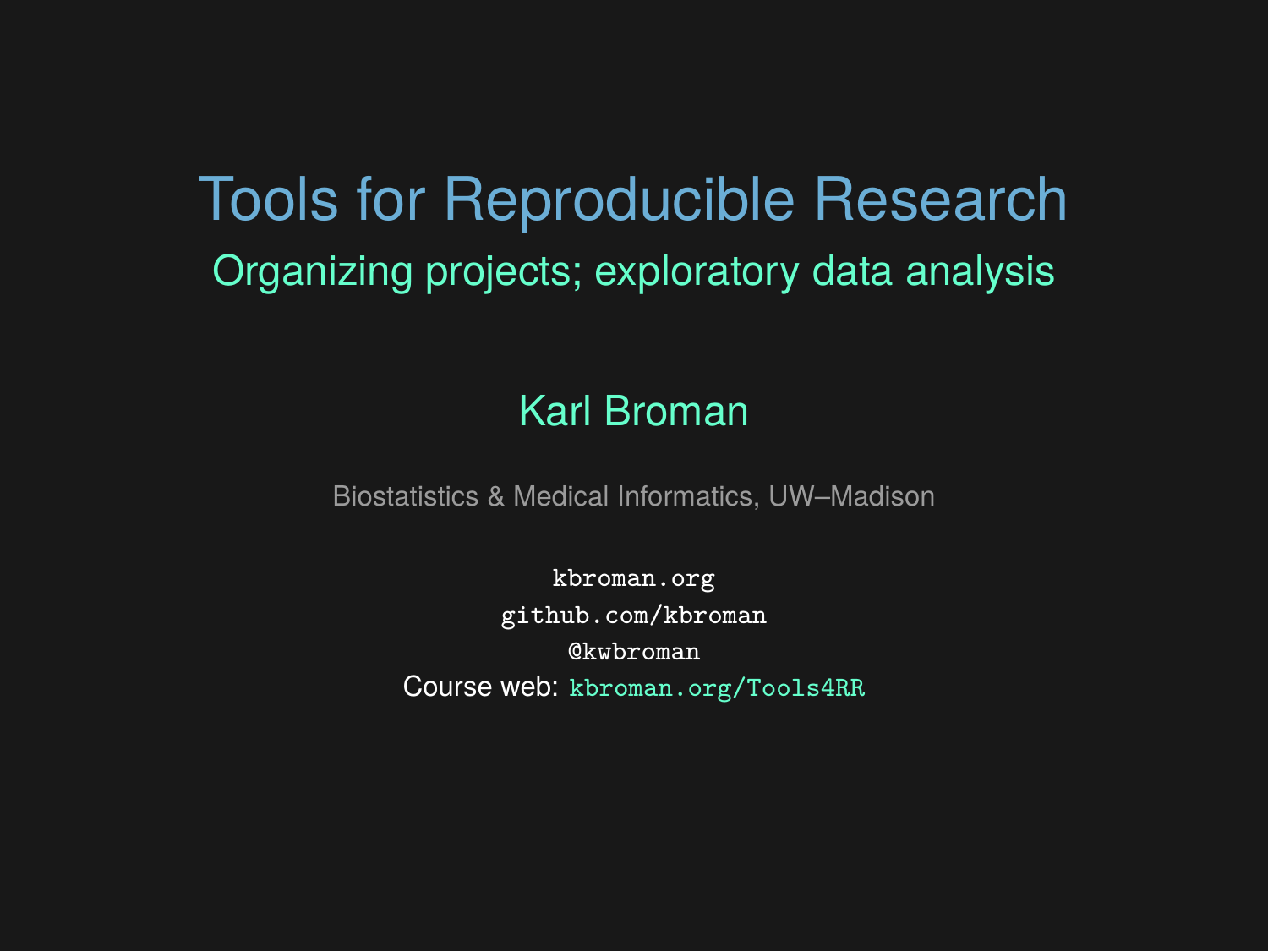File organization and naming are powerful weapons against chaos.

– Jenny Bryan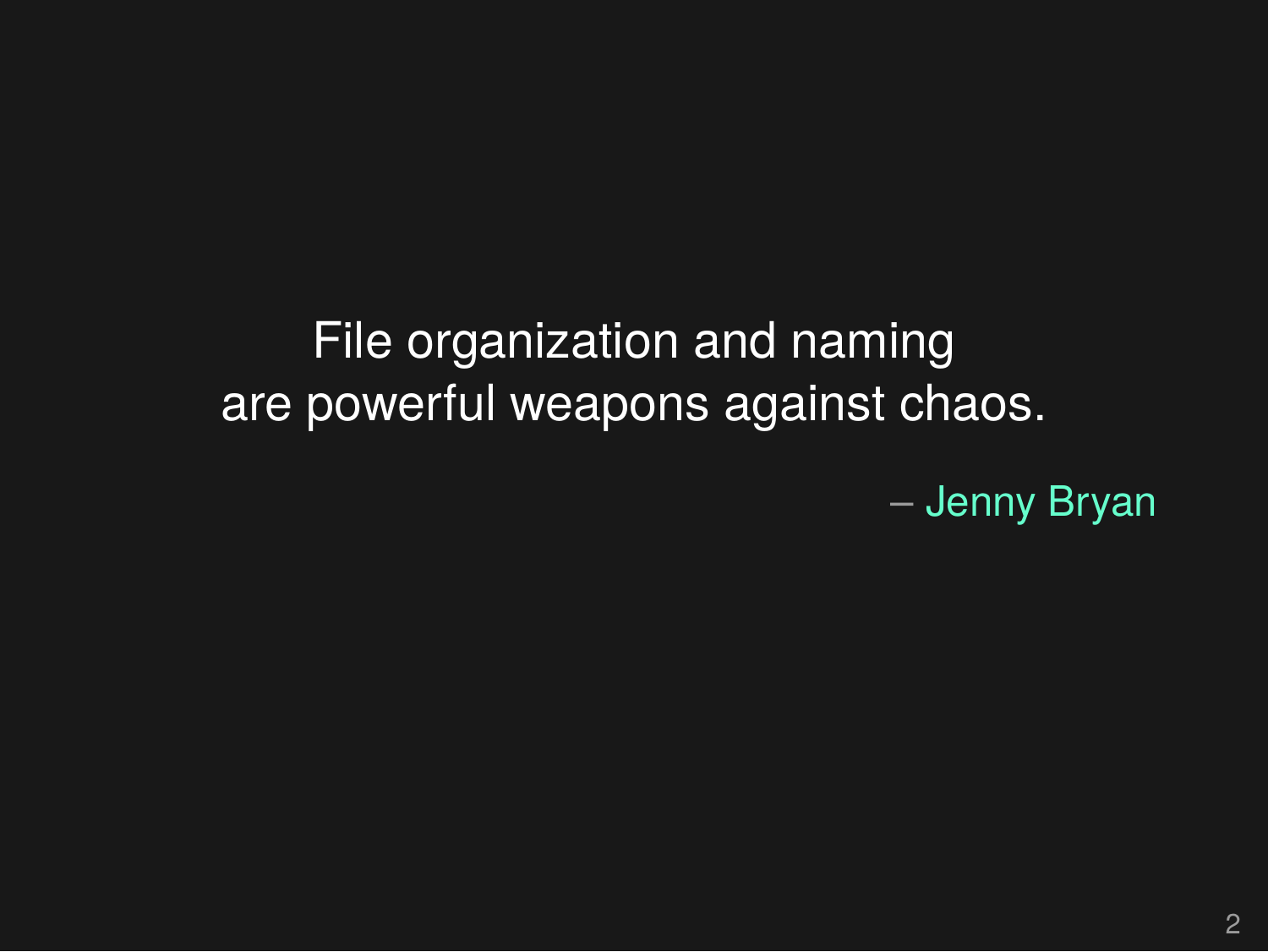# Organizing your stuff

```
Code/d3examples/
    /Others/
    /PyBroman/
    /Rbroman/
    /Rqtl/
    /Rqtlcharts/
Docs/Talks/
    /Meetings/
    /Others/
    /Papers/
    /Resume/
    /Reviews/
    /Travel/
Play/
Projects/AlanAttie/
        /BruceTempel/
        /Hassold_QTL/
        /Hassold_Age/
        /Payseur_Gough/
        /PhyloQTL/
        /Tar/
```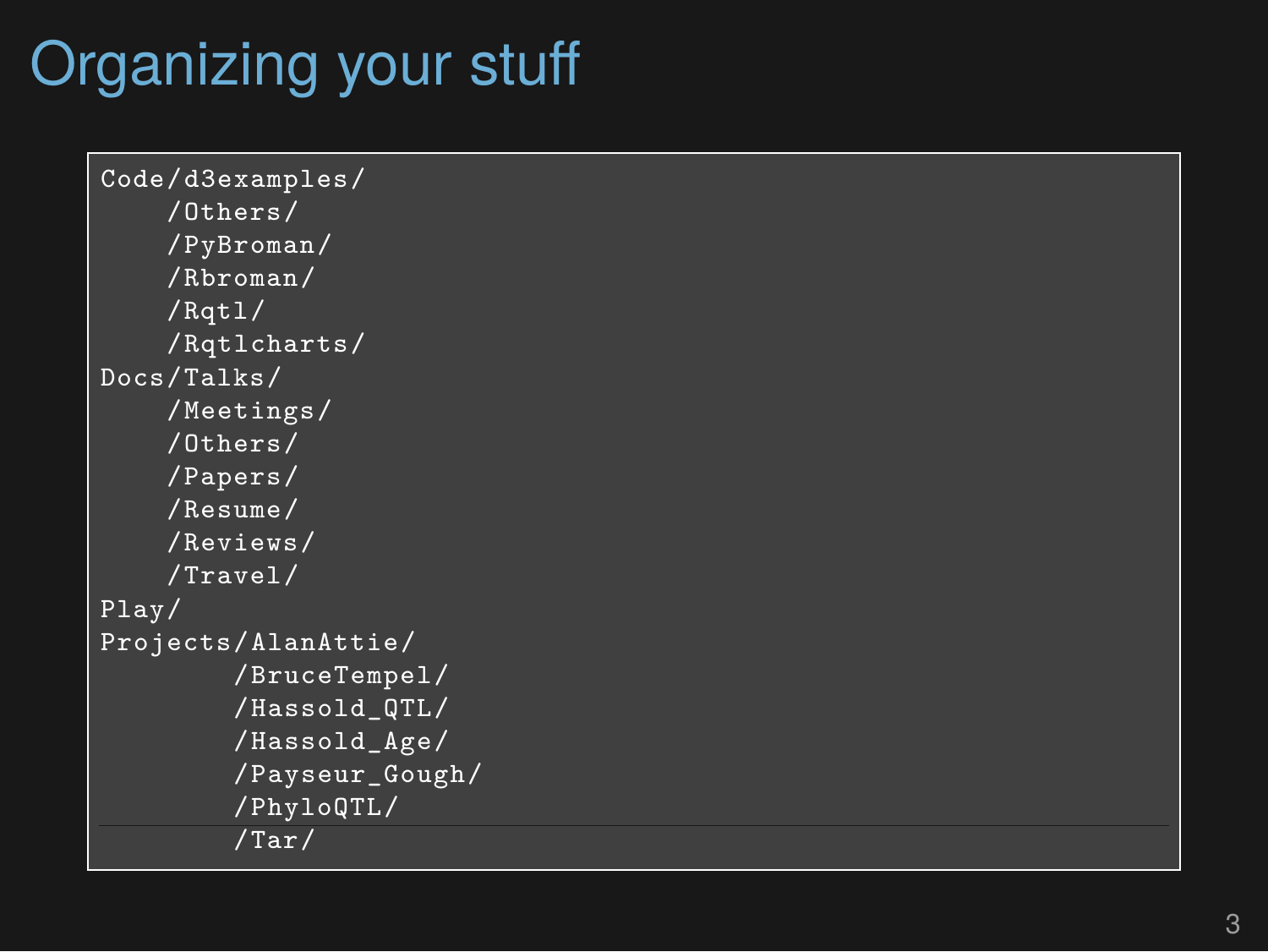## Organizing your projects

```
Projects/Hassold_QTL/
    Data/
    Notes/
    R/R/Figs/
   R/Cache/
    Rawdata/
    Refs/
    Makefile
    Readme.txt
    Python/convertGeno.py
    Python/convertPheno.py
    Python/combineData.py
    R/prepData.R
    R/analysis.R
    R/diagnostics.Rmd
    R/qtl_analysis.Rmd
```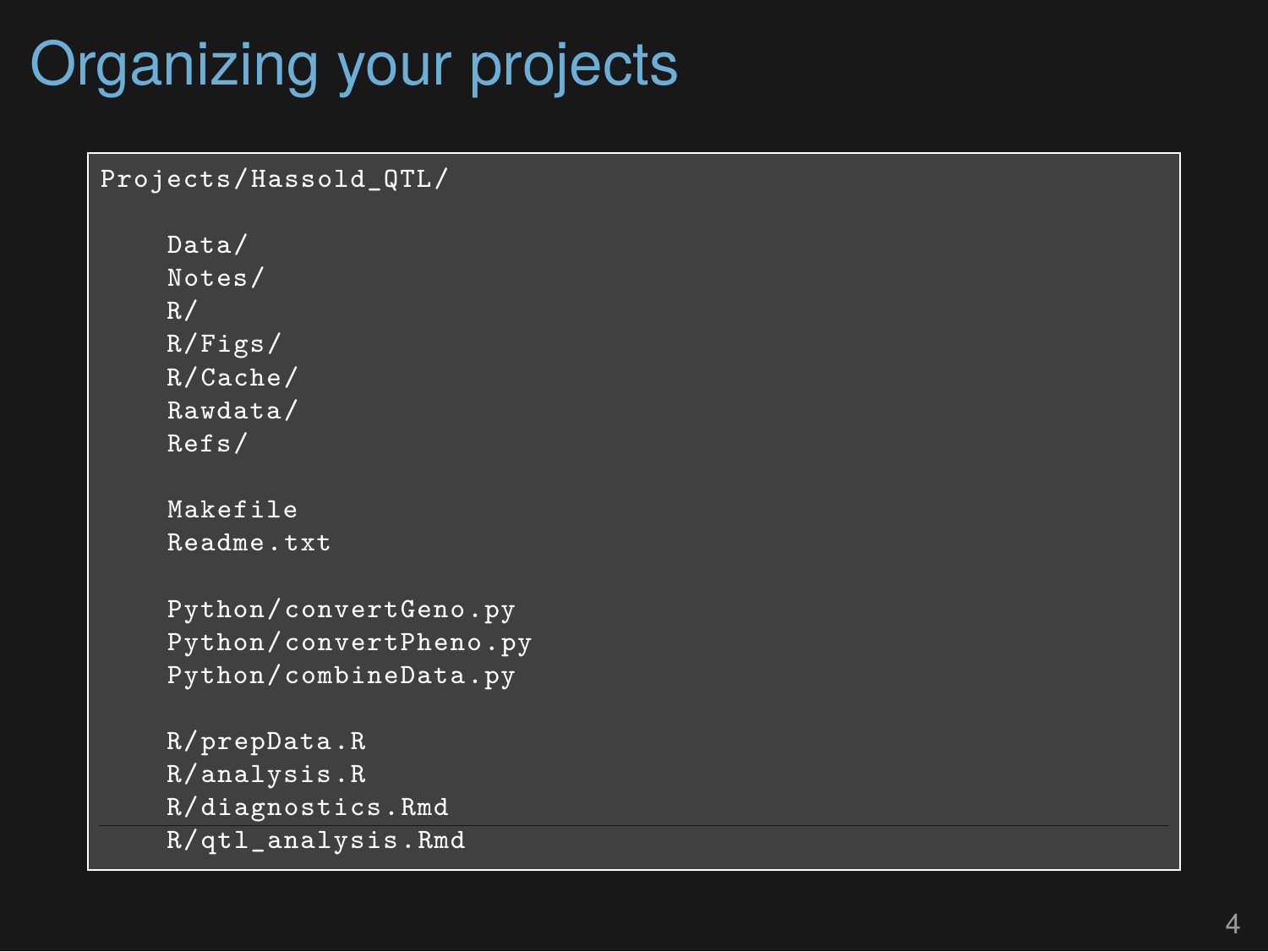## Organizing a paper

```
Docs/Papers/PhyloQTL/
    Analysis/
    Data/
    Figs/
    Notes/
    R/SuppFigs/
    ReadMe.txt
    Makefile
    phyloqtl.tex
    phyloqtl.bib
    Submitted/
    Reviews/
    Revised/
    Final/
    Proofs/
```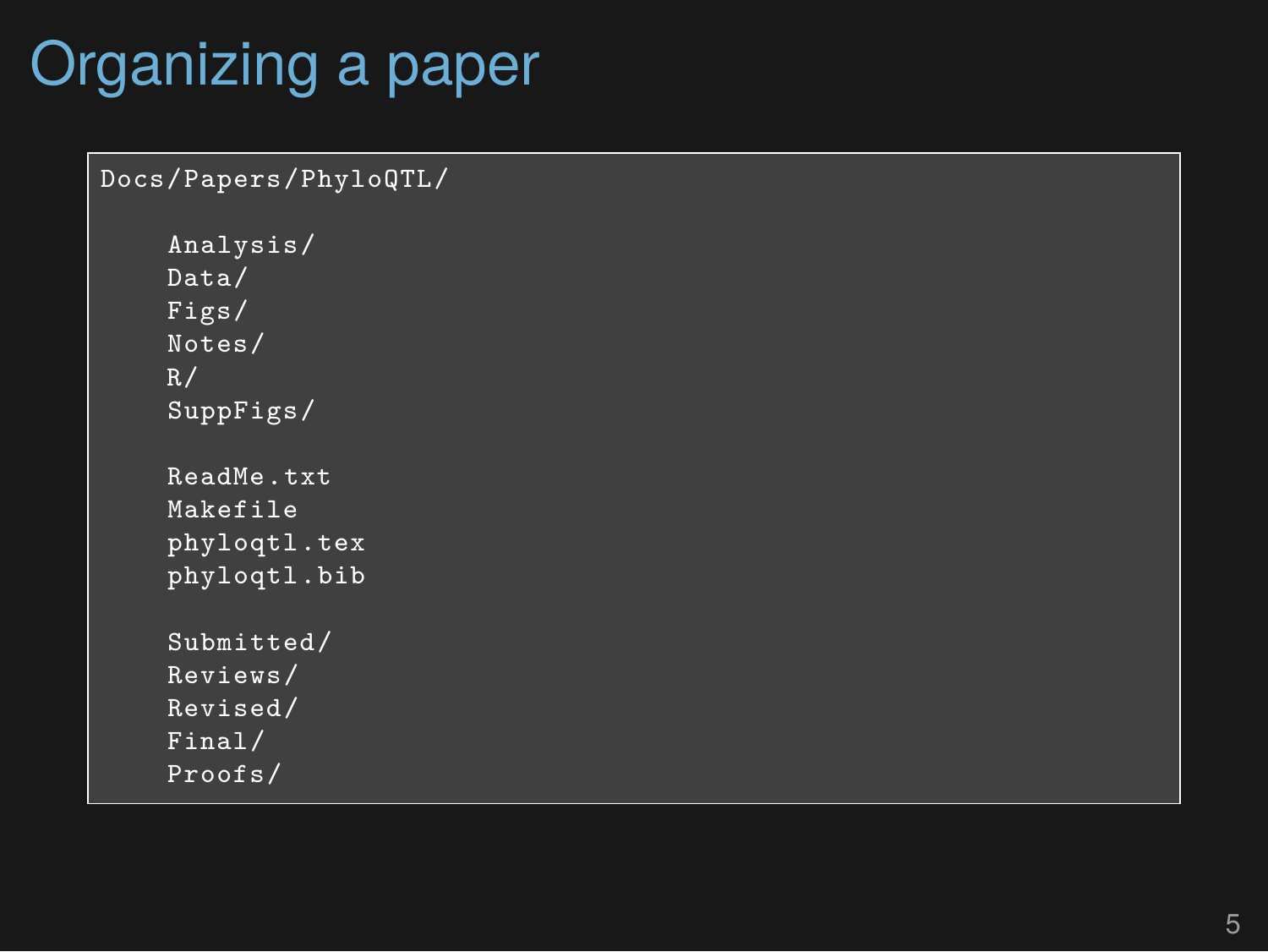# Organizing a talk

```
Docs/Talks/SampleMixups/
    Figs/
    R/ReadMe.txt
    Makefile
    bmi2013.tex
    Old/
```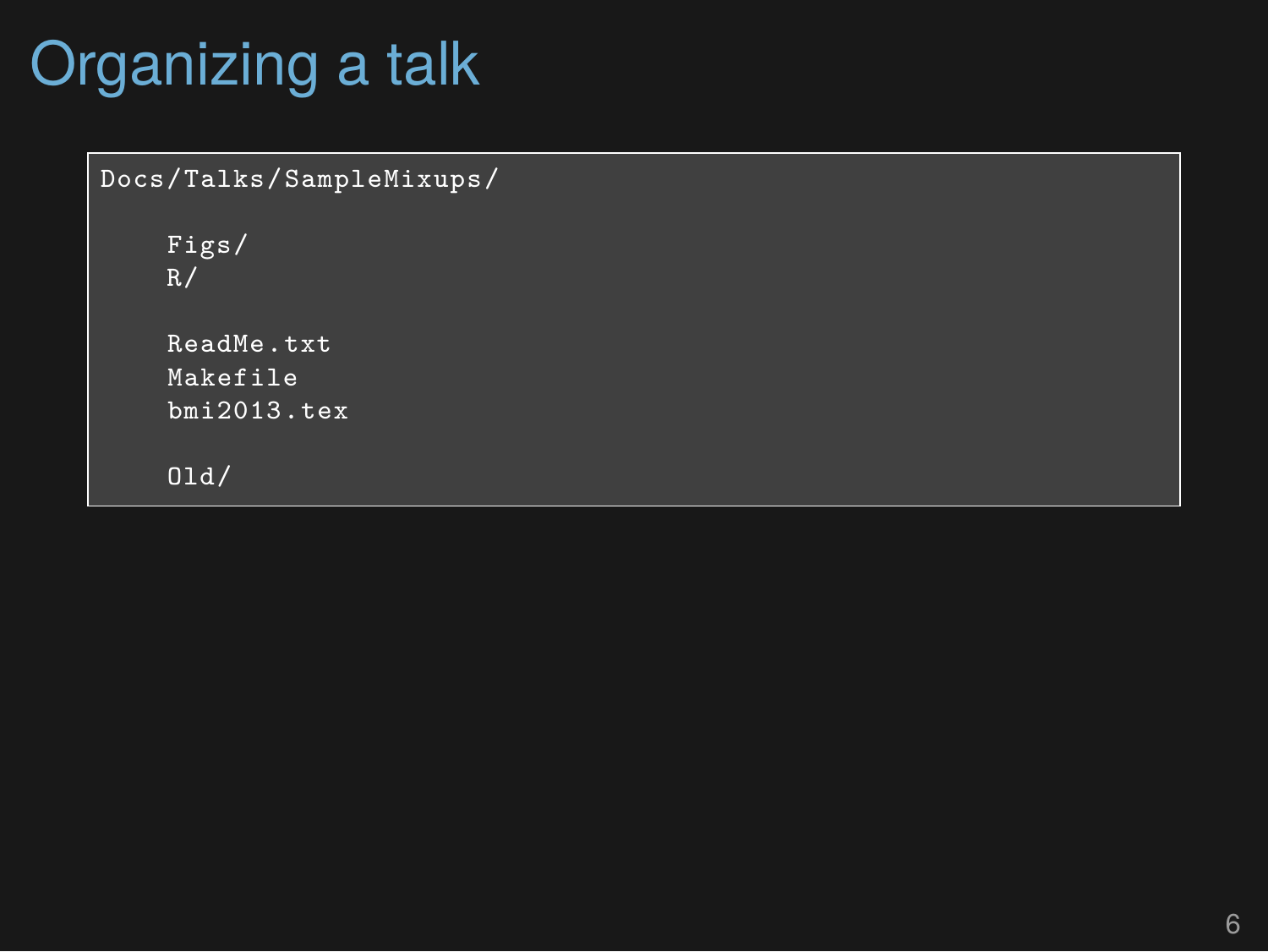#### Basic principles

- ▶ Develop your own system
- $\triangleright$  Put everything in a common directory
- $\triangleright$  Be consistent

– directory structure; names

- ▶ Separate raw from processed data
- $\triangleright$  Separate code from data
- $\triangleright$  It should be obvious what code created what files, and what the dependencies are.
- $\triangleright$  No hand-editing of data files
- $\triangleright$  Don't use spaces in file names
- $\triangleright$  Use relative paths, not absolute paths

../blah not ~/blah or /users/blah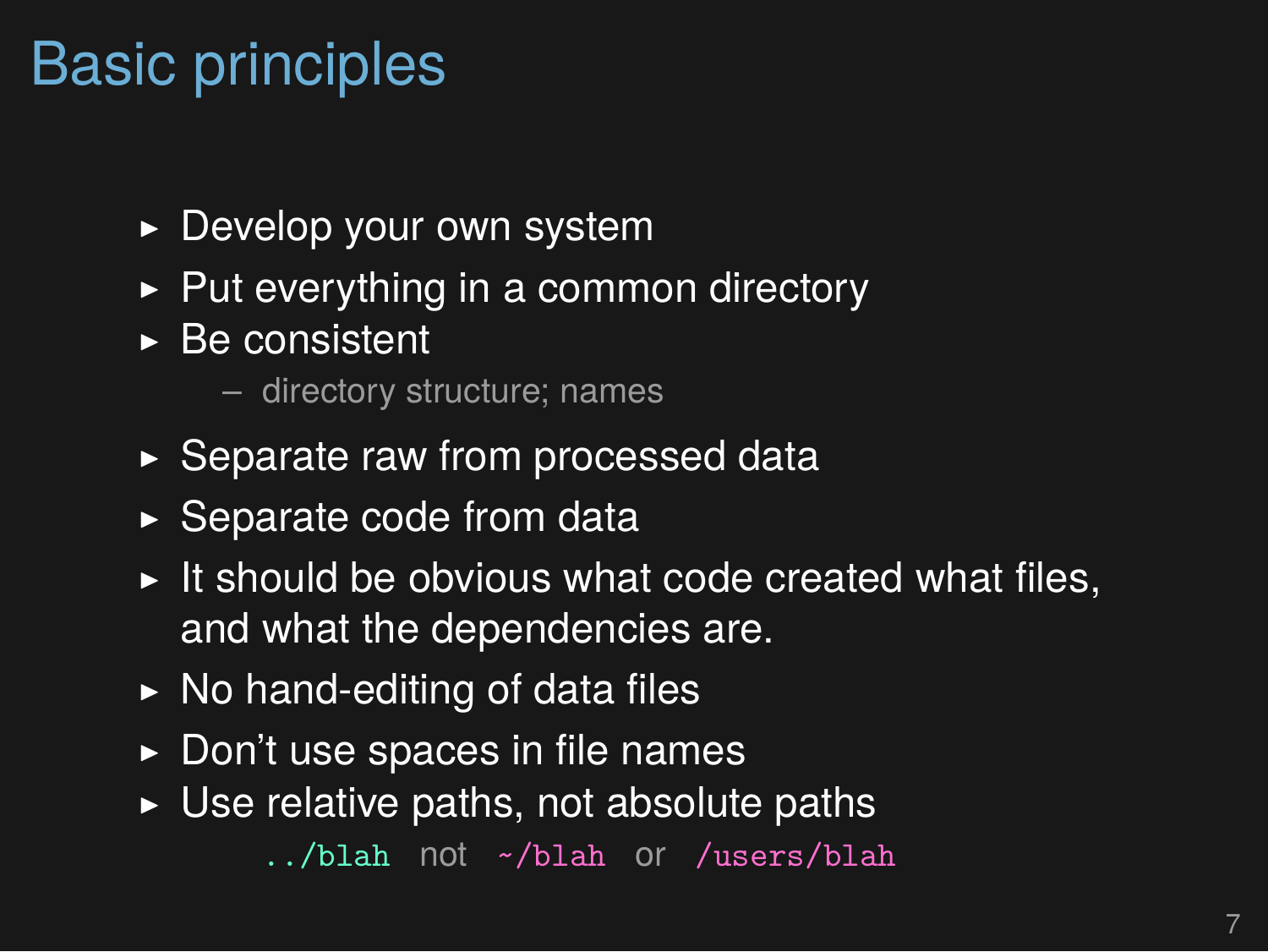Your closest collaborator is you six months ago, but you don't reply to emails.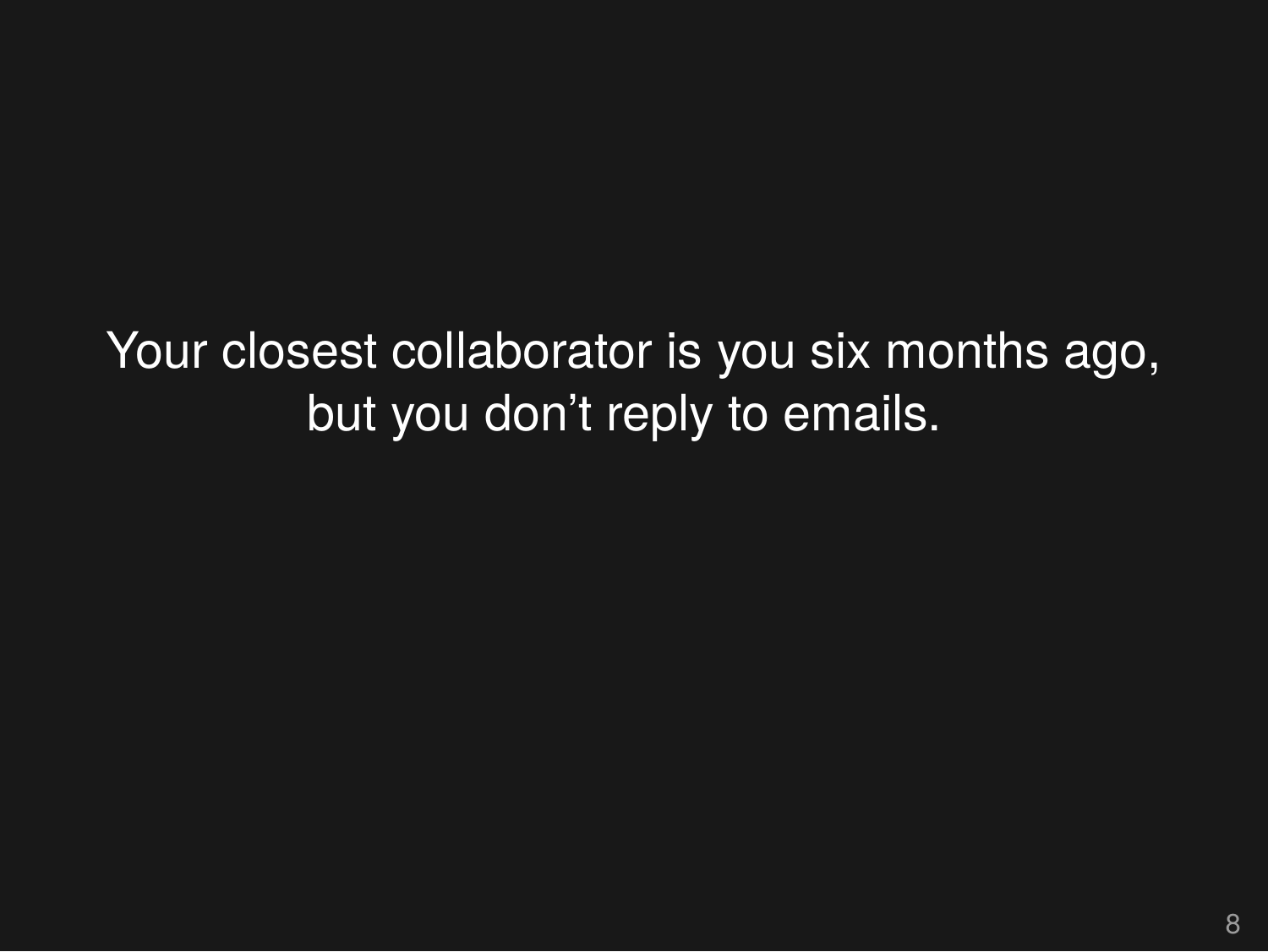Organization takes time.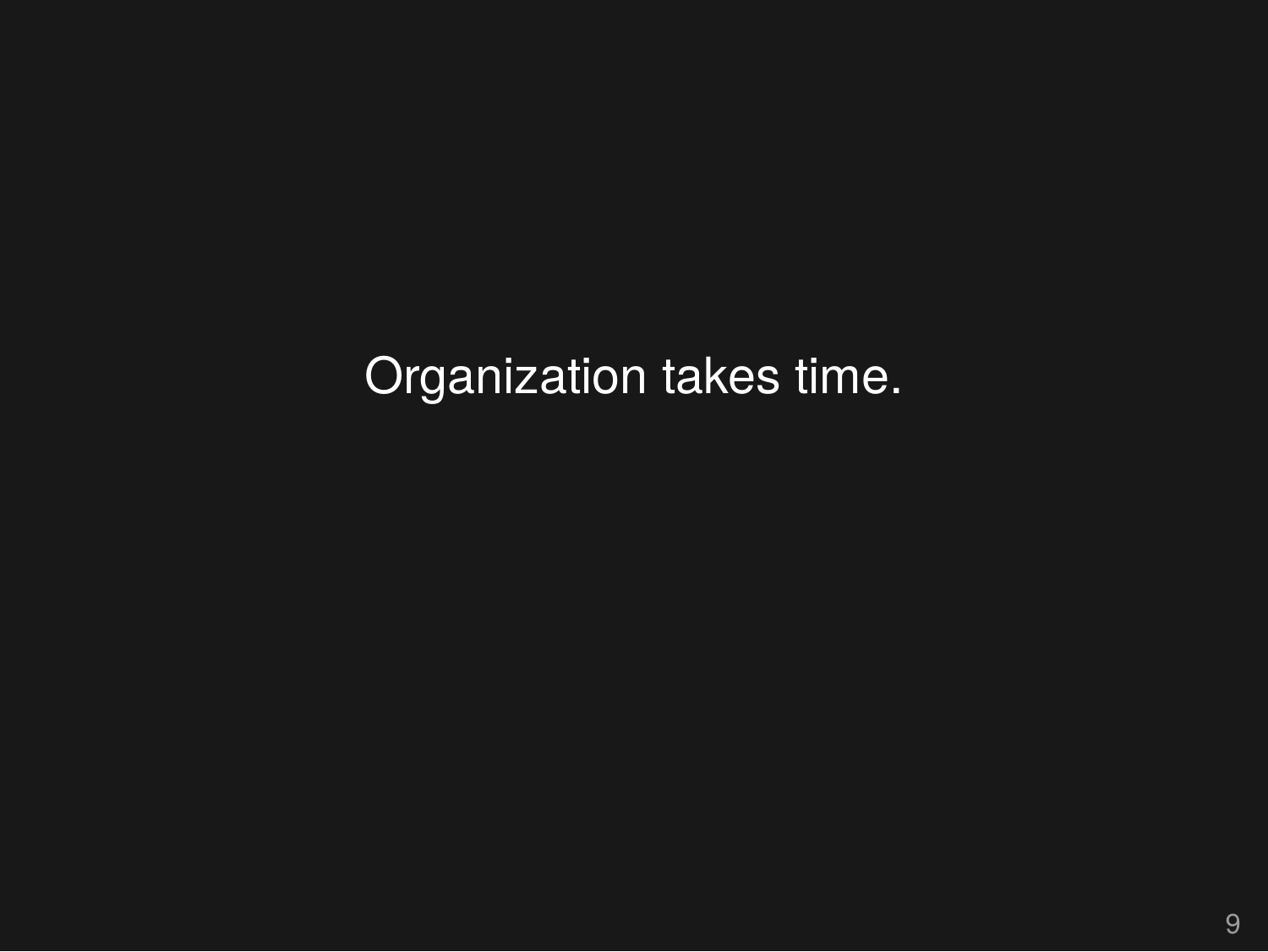#### Painful bits

- $\triangleright$  Coming up with good names for things
	- Code as verbs; data as nouns
- $\triangleright$  Stages of data cleaning
- ▶ Going back and redoing stuff
- $\triangleright$  Clutter of old stuff that you no longer need
- $\triangleright$  Keeping track of the order of things
	- dependencies; what gave rise to what
- ▶ Long, messy Makefiles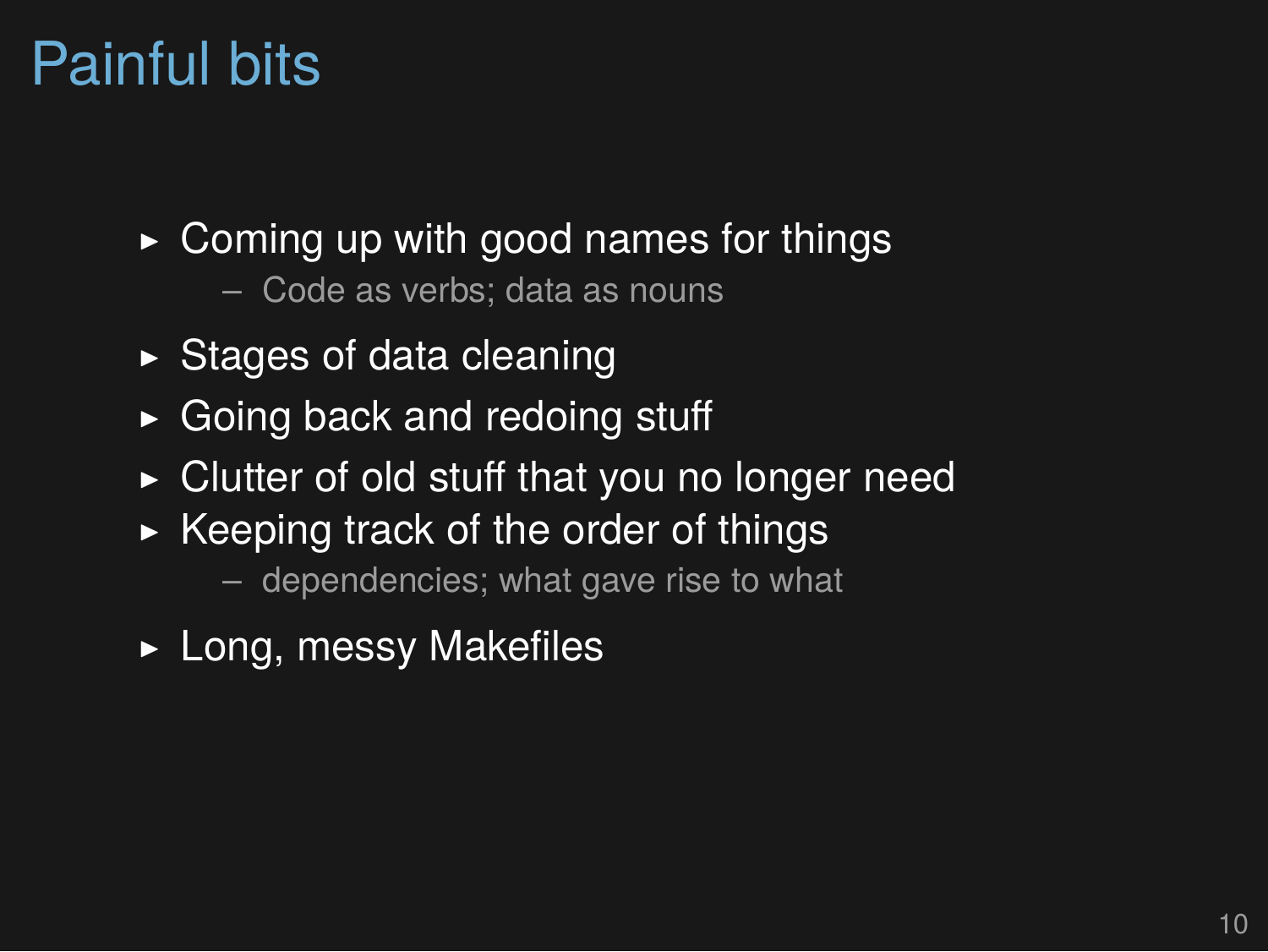#### Painful bits

- $\triangleright$  Coming up with good names for things
	- Code as verbs; data as nouns
- $\triangleright$  Stages of data cleaning
- ▶ Going back and redoing stuff
- $\triangleright$  Clutter of old stuff that you no longer need
- $\triangleright$  Keeping track of the order of things
	- dependencies; what gave rise to what
- ▶ Long, messy Makefiles

#### *→* Modularity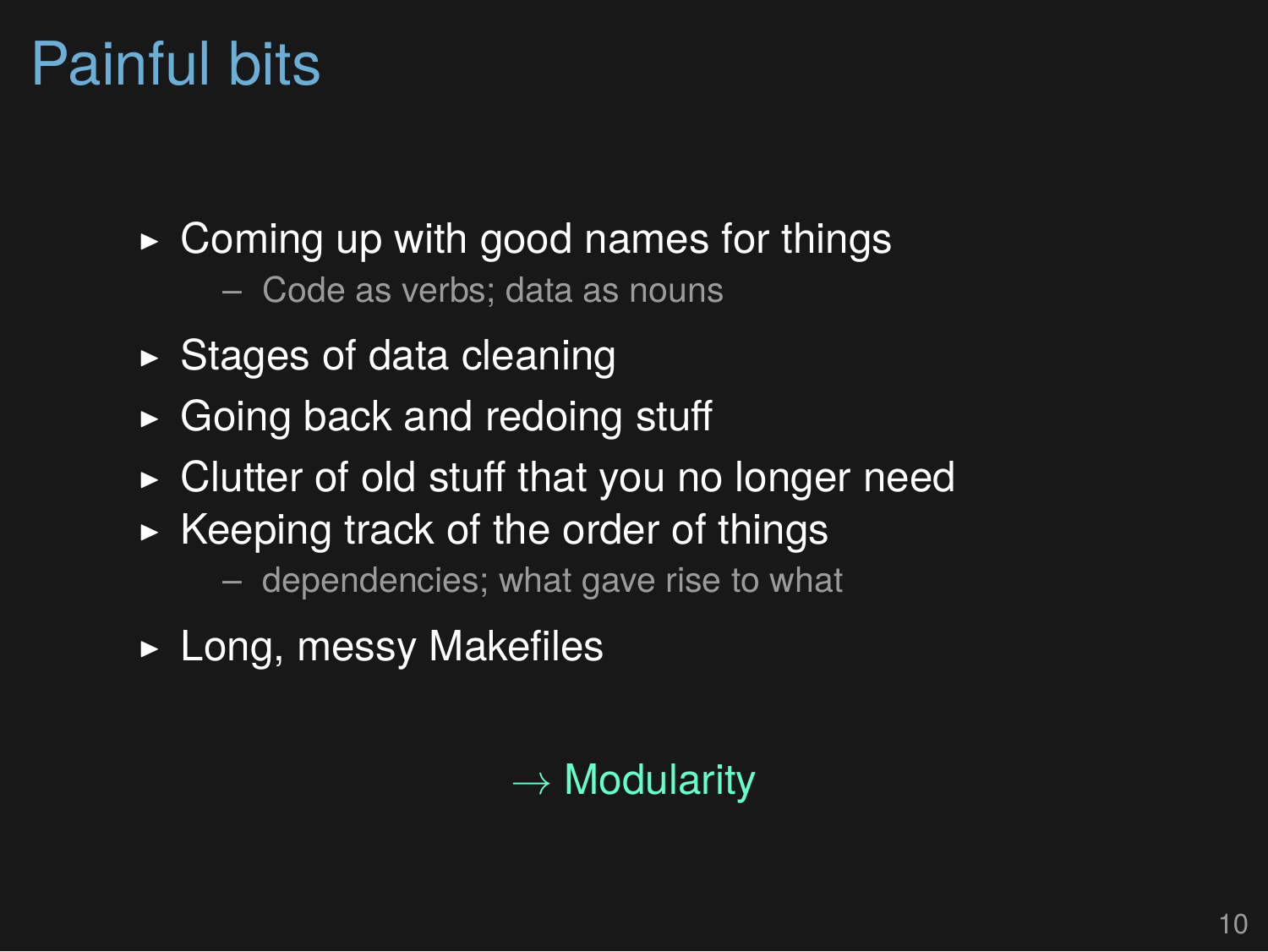#### PUBLIC SERVICE ANNOUNCEMENT:

OUR DIFFERENT WAYS OF WRITING DATES AS NUMBERS CAN LEAD TO ONLINE CONFUSION. THAT'S WHY IN 1988 ISO SET A GLOBAL STANDARD NUMERIC DATE FORMAT.

THIS IS THE CORRECT WAY TO WRITE NUMERIC DATES:



THE FOLLOWING FORMATS ARE THEREFORE DISCOURAGED:

02/27/2013 02/27/13 27/02/2013 27/02/13 20130227 2013.02.27 27.02.13 27-02-13 27.2.13 2013. II. 27.  $2\frac{1}{2}$ -13 2013.158904109 MMXIII-II-XXVII MMXIII doclxv 1330300800  $((3+3)\times(111+1)-1)\times 3/3-1/3^3$ <br>10/11011/1101 02/27/20/13 6 1 23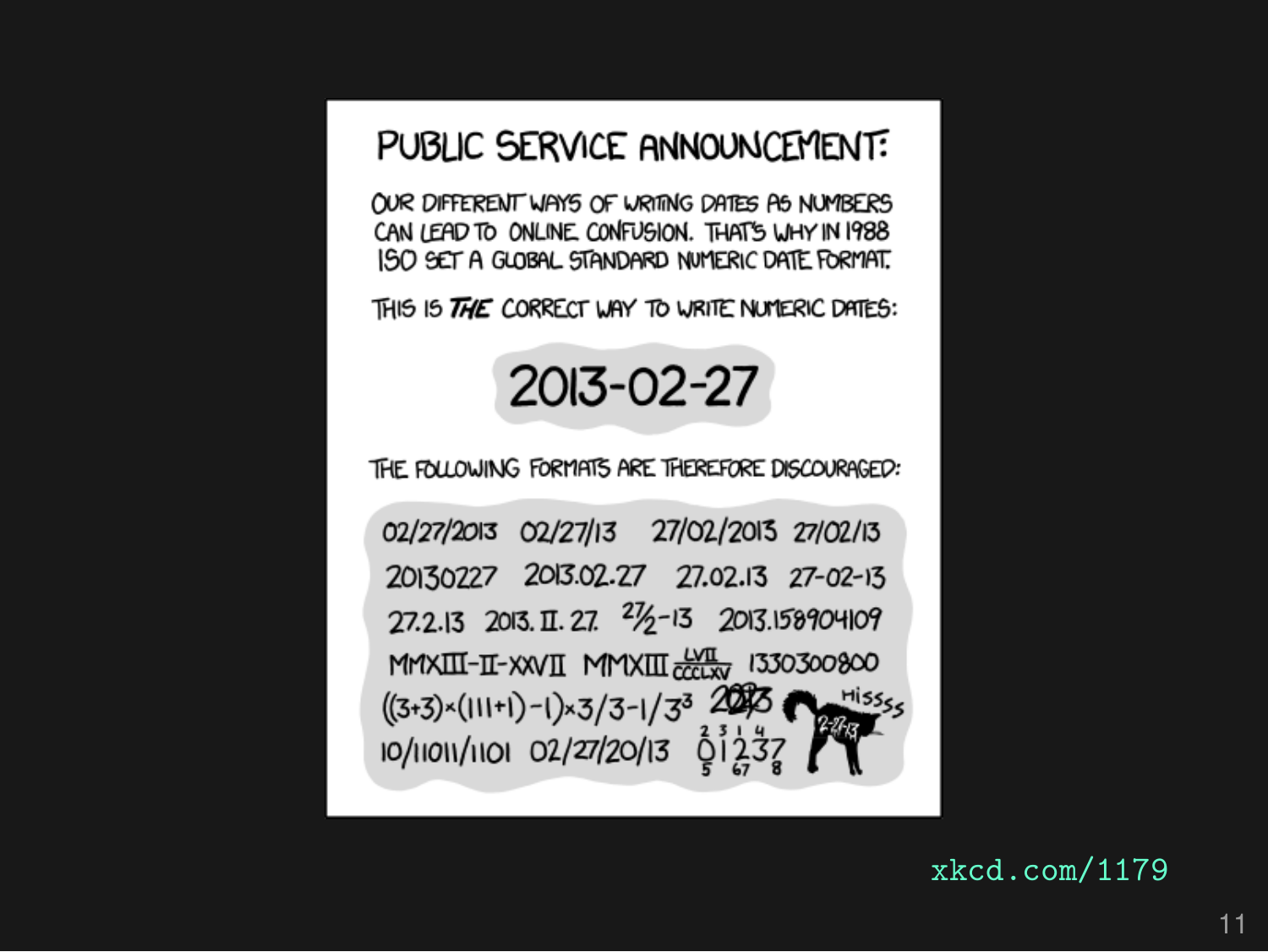#### Problem: Variations across data files

- ▶ Different files (or parts of files!) may have different formats.
- ▶ Variables (or factor levels) may have different names in different files.
- $\blacktriangleright$  The names of files may inconsistent.
- $\blacktriangleright$  It's tempting to hand-edit the files. Don't!
- $\triangleright$  Create another meta-data file that explains what's what.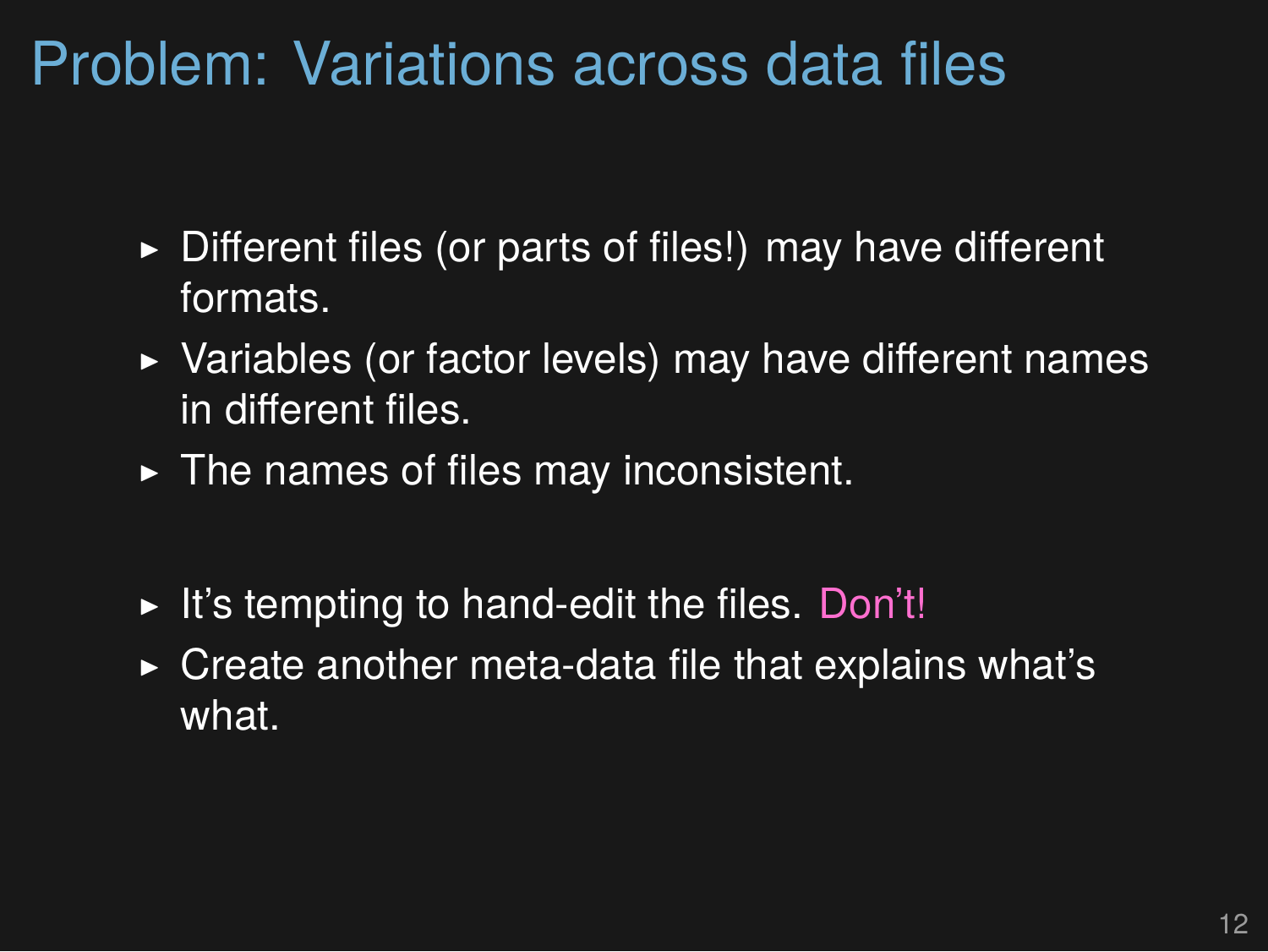# Tidy data

Read Hadley Wickham's paper on Tidy Data.

- ▶ Each variable forms a column.
- $\blacktriangleright$  Each observation forms a row.
- $\blacktriangleright$  Each type of observational unit forms a table.

| Mouse          | Treatment | Response         |
|----------------|-----------|------------------|
|                | control   |                  |
|                | ttt       | 7.4              |
| $\overline{2}$ | control   | $\overline{3.8}$ |
| $\overline{2}$ | ttt       | 5.2              |
| 3              | control   | 5.5              |
| 3              | ttt       | 6.6              |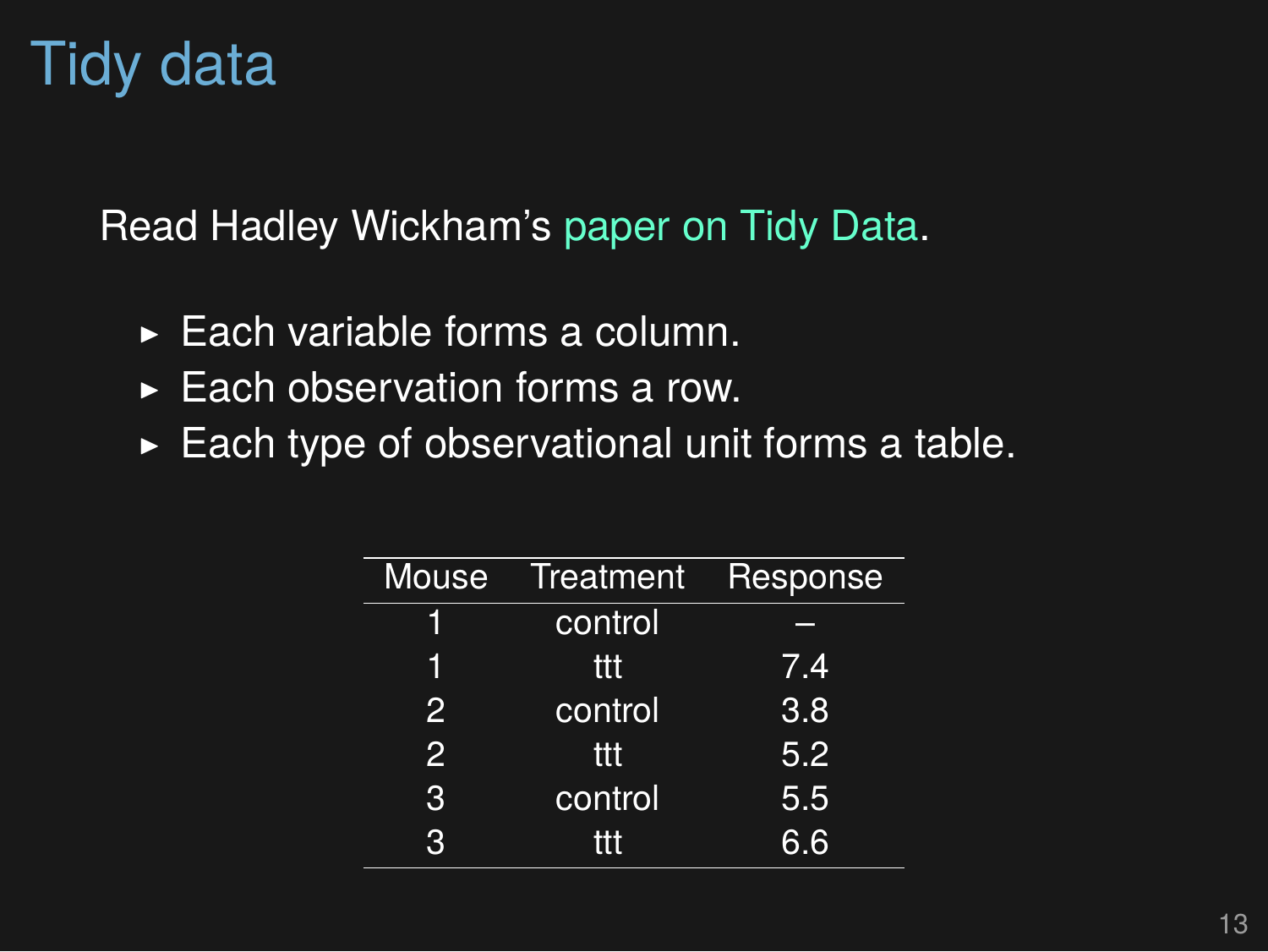#### Problem: 80 million side projects

#### \$ ls ~/Projects/Attie

```
AimeeResults/ ExtractData4Gary/ Ping2/
AnnotationFiles/ ForFirstPaper/
Brian/ FromAimee/ Ping4/
Chr10adipose/ GoldStandard/ Play/
Chr6_extrageno/ HumanGWAS/ Proteomics/
Chr6hotspot/ Insulin/ R/
ChrisPlaisier/ Islet_2011-05/ RBM_PlasmaUrine/
Code4Aimee/ Lusis/ R_adipose/
CompAnnot/ MappingProbes/ R_islet/
CondScans/ Microarrays/ Rawdata/<br>
D20 2012-02-14/ MultiProbes/ Scans/
D2O_2012 -02-14/ MultiProbes/ Scans/
D2O_Nrm_2012 -02-29/ NewMap/ SimsRePower/
D20_cellcycle/ Notes/ Slco1a6/
D2Ocorr/ NullSims/ StudyLineupMethods/
Data4Aimee/ NullSims_2009 -09-10/ eQTLPaper/
Data4Tram/ PepIns 2012-02-09/ transeQTL4Lude/
```
AimeeNullSims/ Deuterium/ Ping/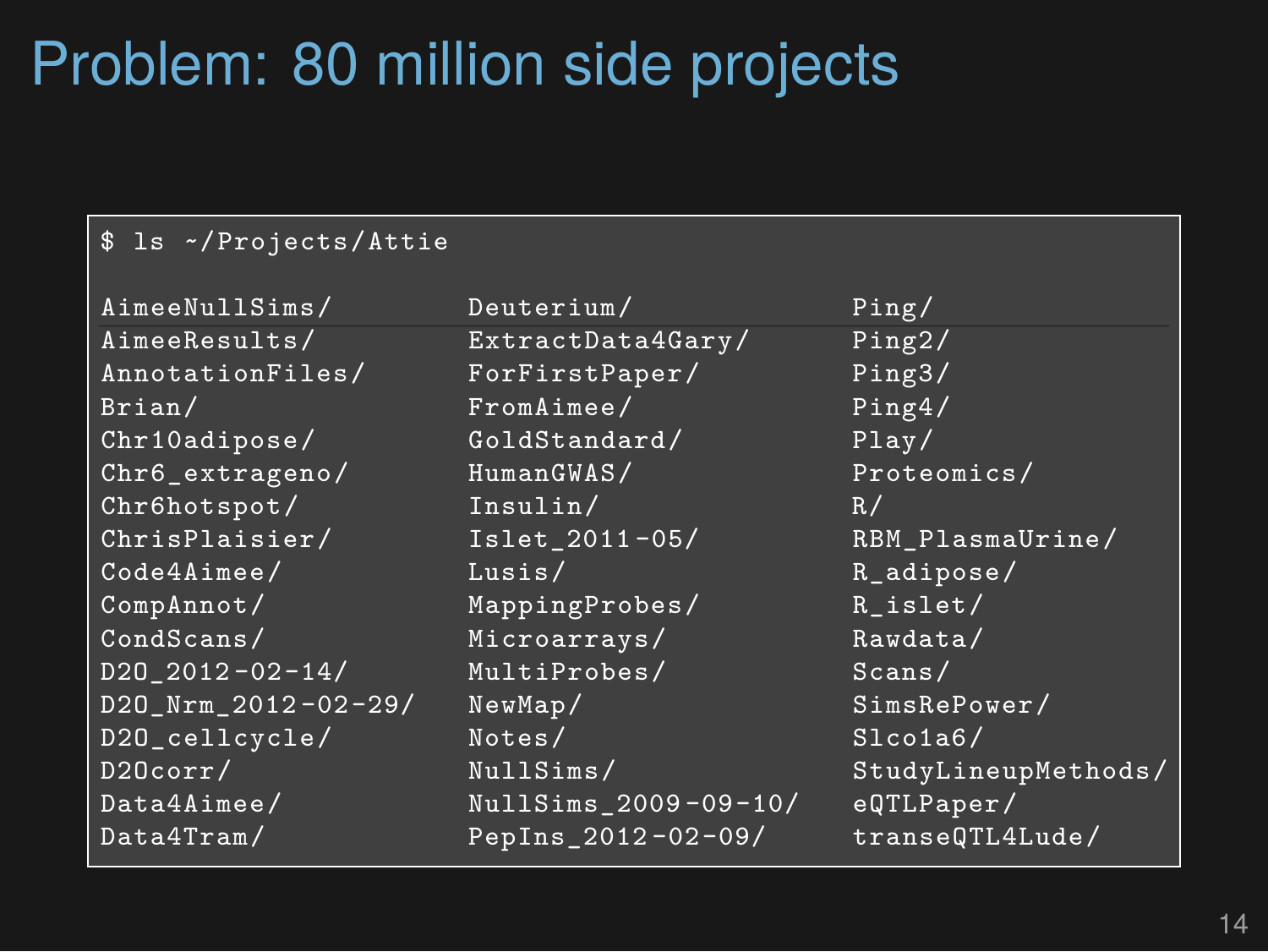#### Saving intermediate results

R Markdown document with details of data cleaning.

- $\triangleright$  Within the . Rmd file, periodically save the state of things, for further exploratory analysis.
- $\triangleright$  Put those intermediate files (which might be large) in a common subdirectory.
- $\triangleright$  The subdirectory could be under separate version control.
- $\triangleright$  But you'll need to go in there and commit files.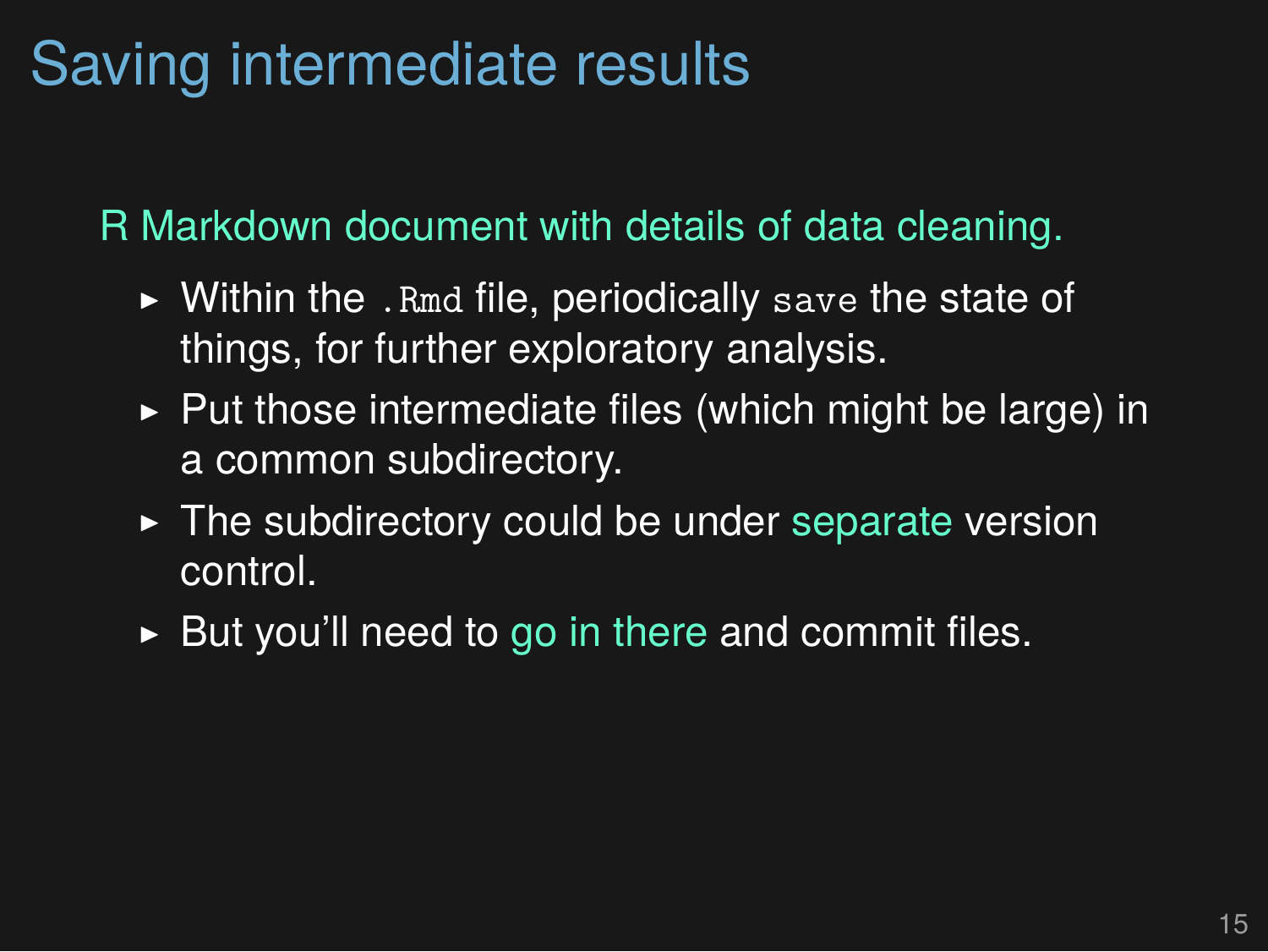#### Problem: Coordinating with collaborators

- $\triangleright$  Where to put data that multiple people will work with?
- ▶ Where to put intermediate/processed data?
- $\triangleright$  Where to indicate the code that created those processed data files?
- $\blacktriangleright$  How to divvy up tasks and know who did what?
- $\triangleright$  Need to agree on directory structure and file naming conventions
- ▶ Consider symbolic links for shared data directories

```
ln -s /z/Proj/blah
ln -s /z/Proj/blah my_blah
```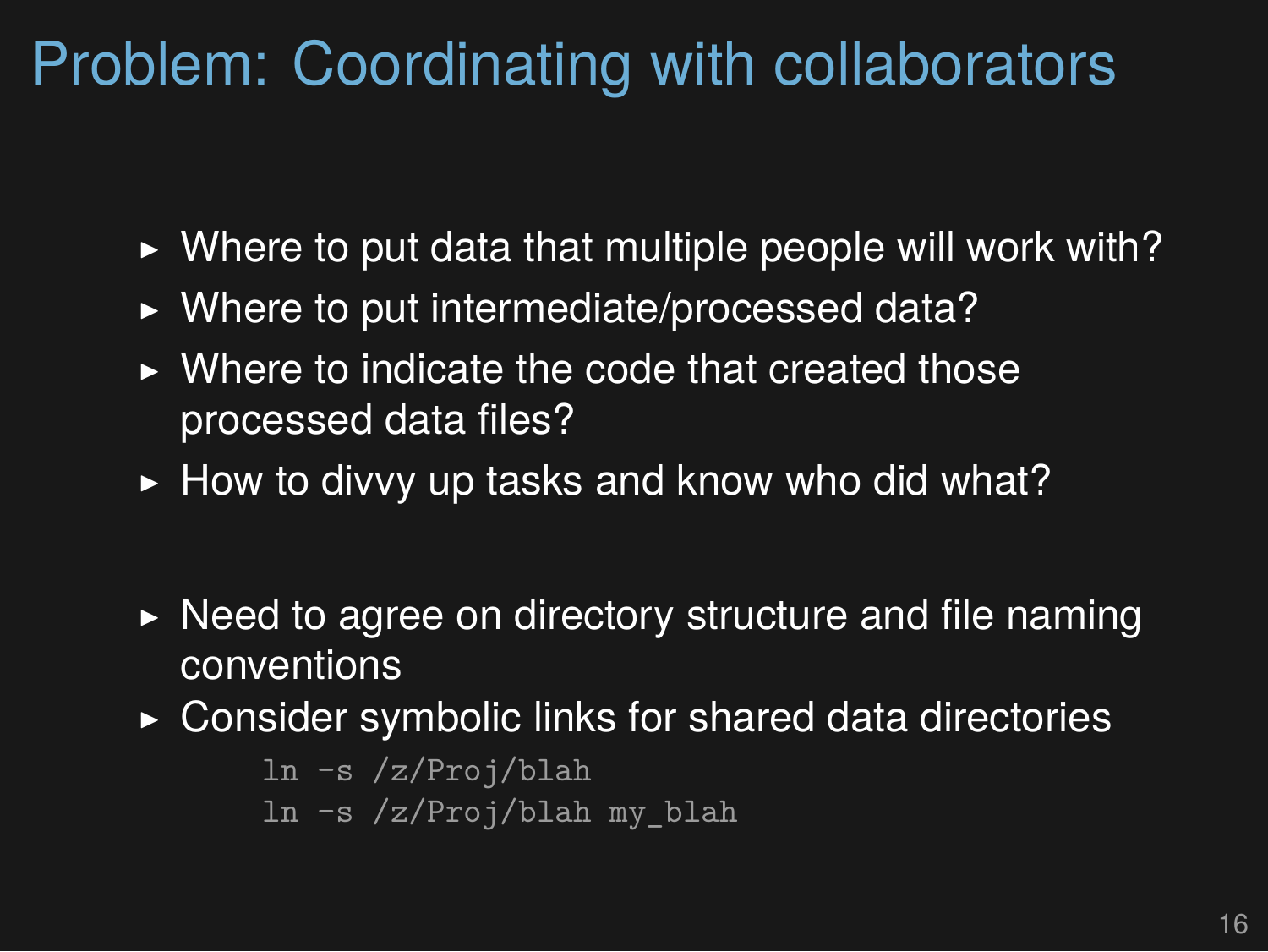# Problem: Collaborators who don't use git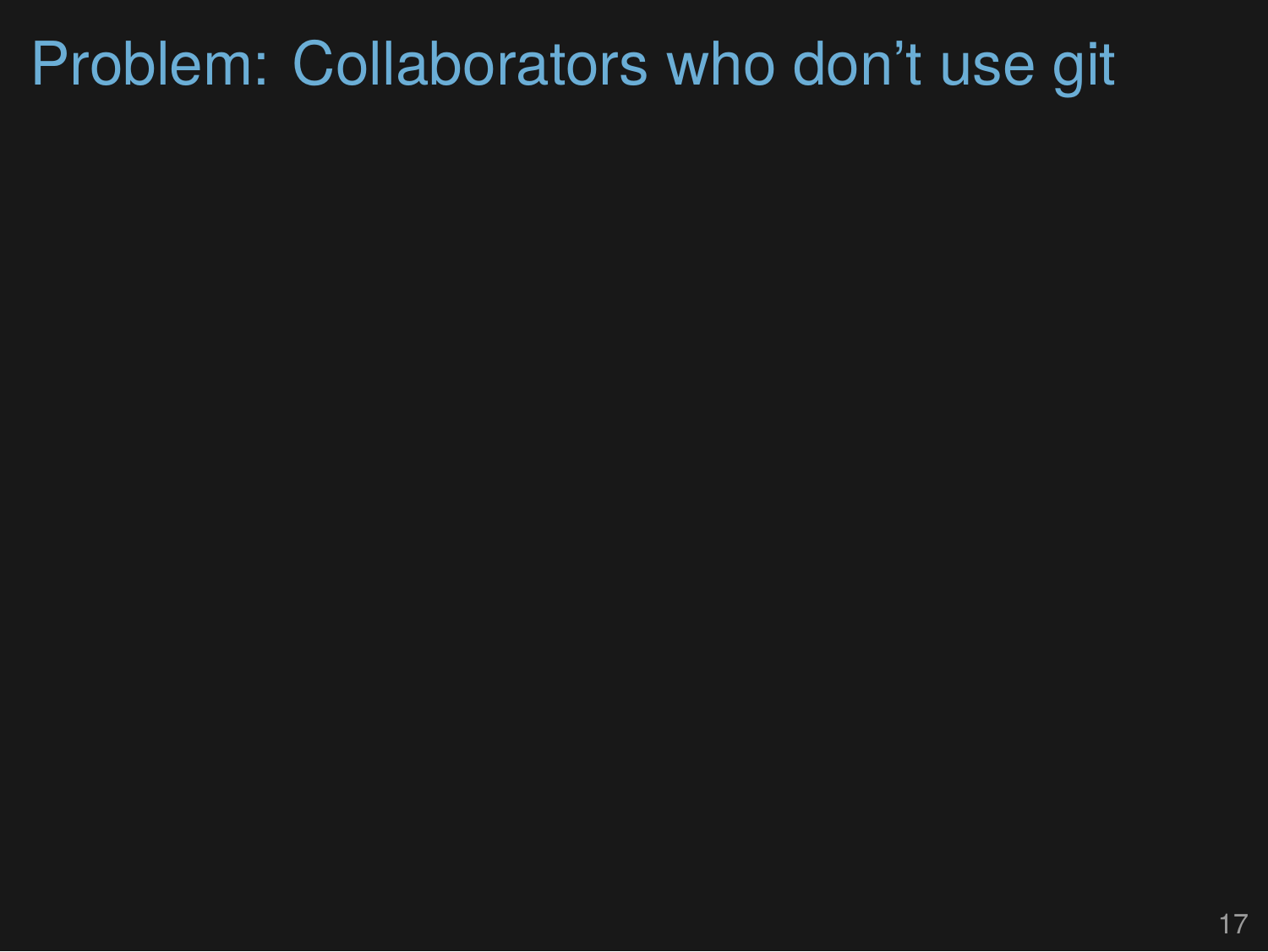## Problem: Collaborators who don't use git

Um…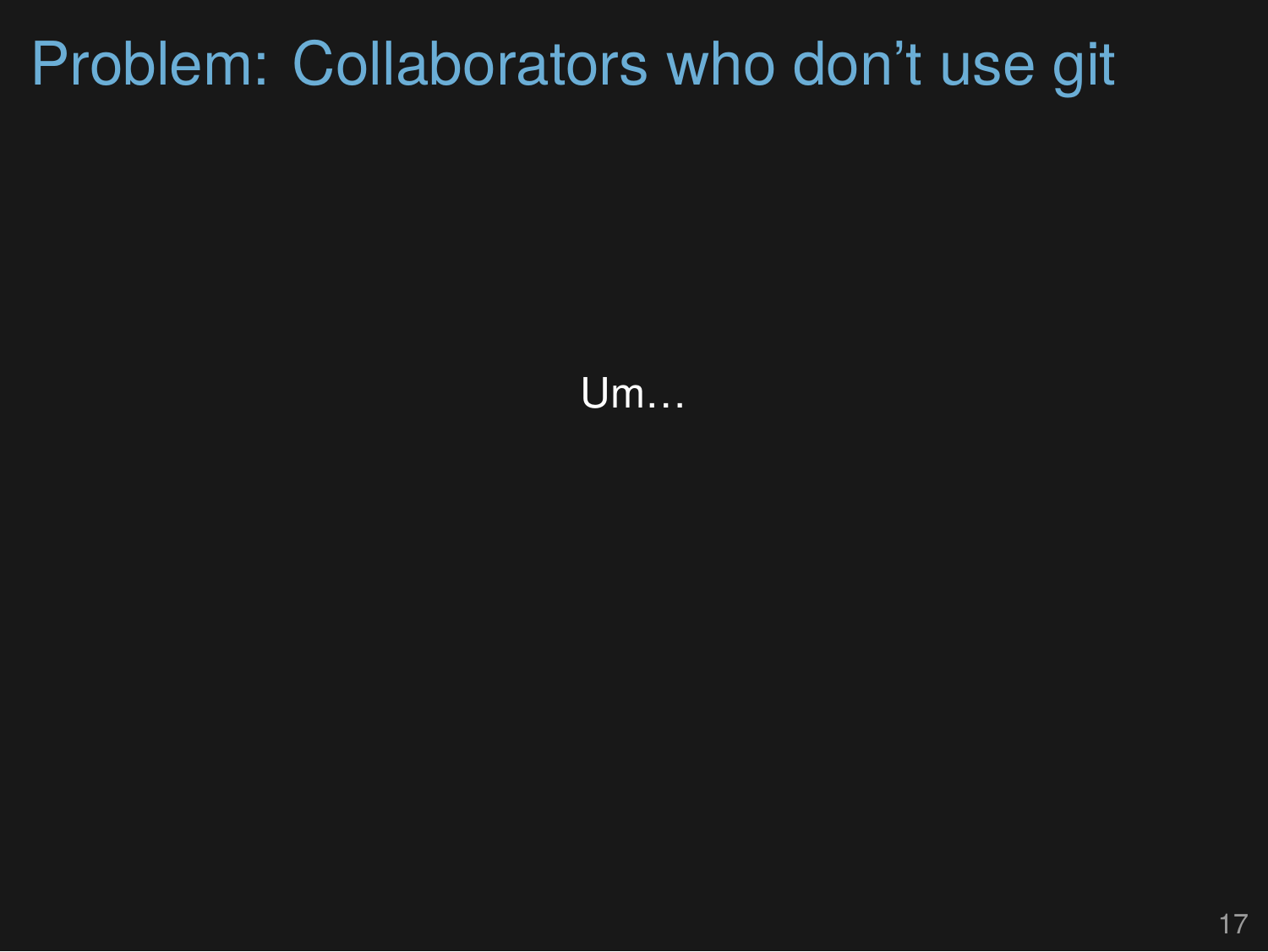#### Problem: Collaborators who don't use git

- ▶ Use git yourself
- ▶ Copy files to/from some shared space
	- Ideally, in an automated way
- $\triangleright$  Commit their changes.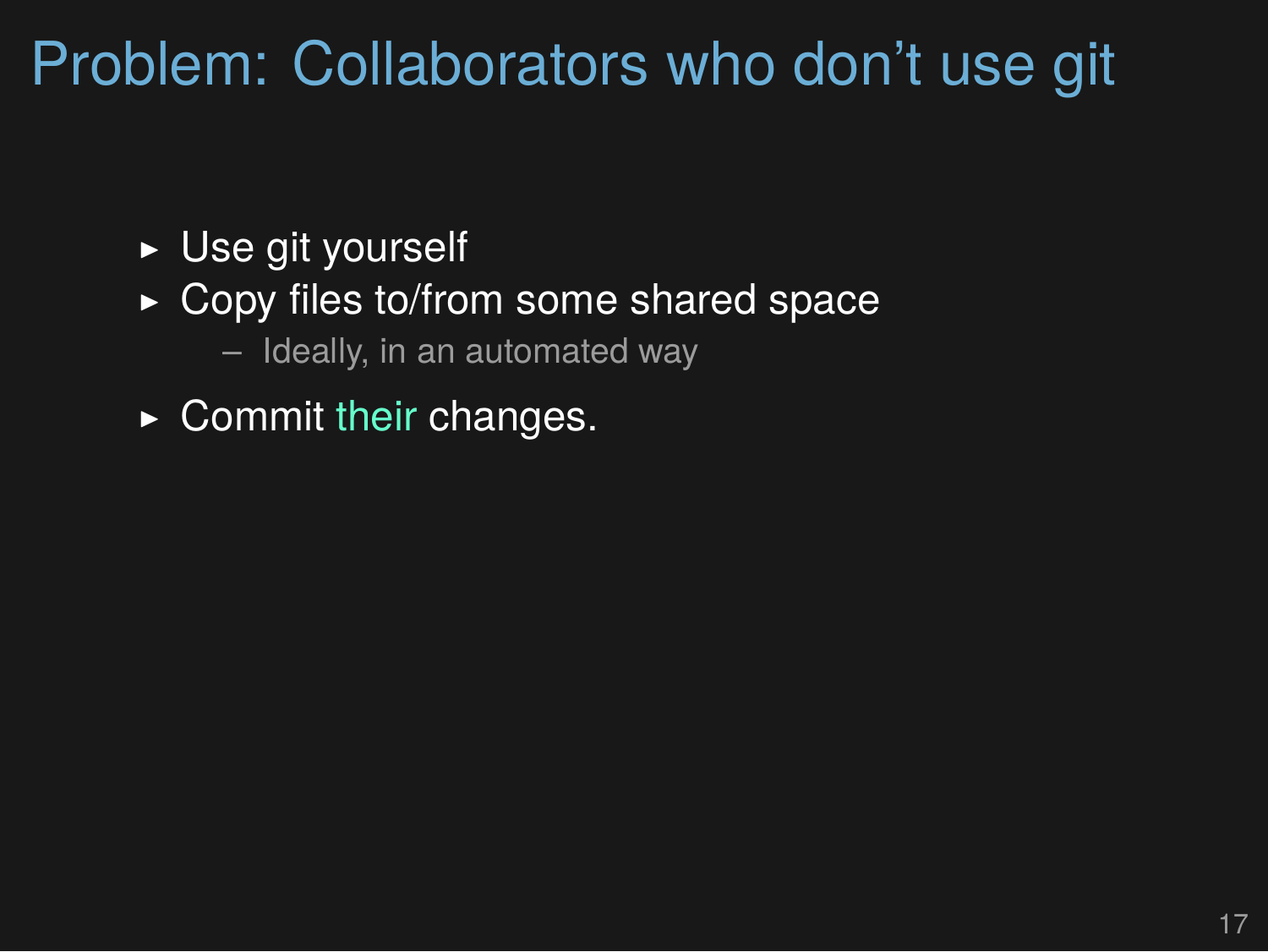#### Exploratory data analysis

- $\triangleright$  what were you trying to do?
- $\triangleright$  what you're thinking about?
- ▶ what did you observe?
- $\triangleright$  what did you conclude, and why?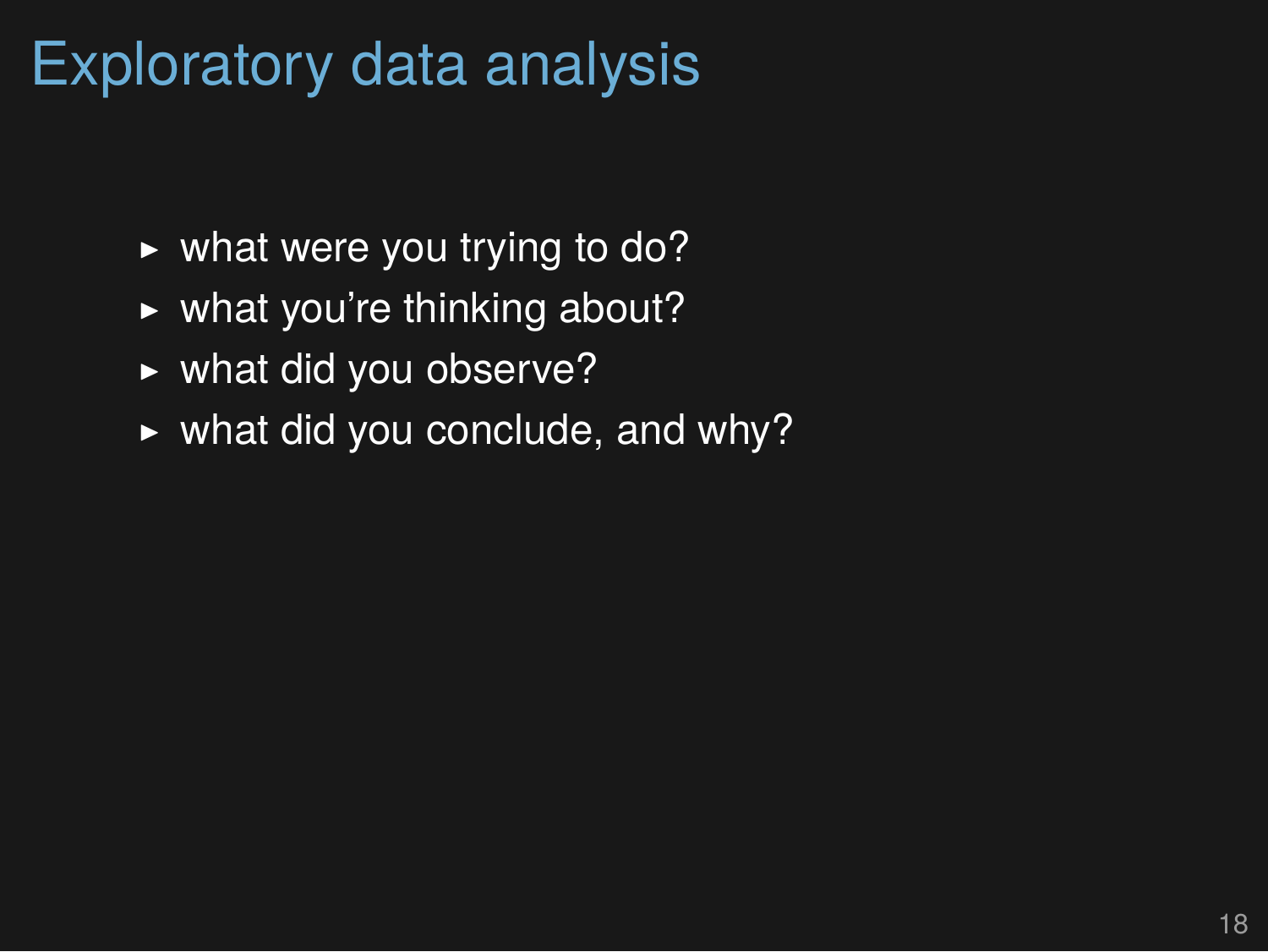#### Avoid

- ▶ "How did I create this plot?"
- ▶ "Why did I decide to omit those six samples?"
- $\triangleright$  "Where (on the web) did I find these data?"
- $\blacktriangleright$  "What was that interesting gene?"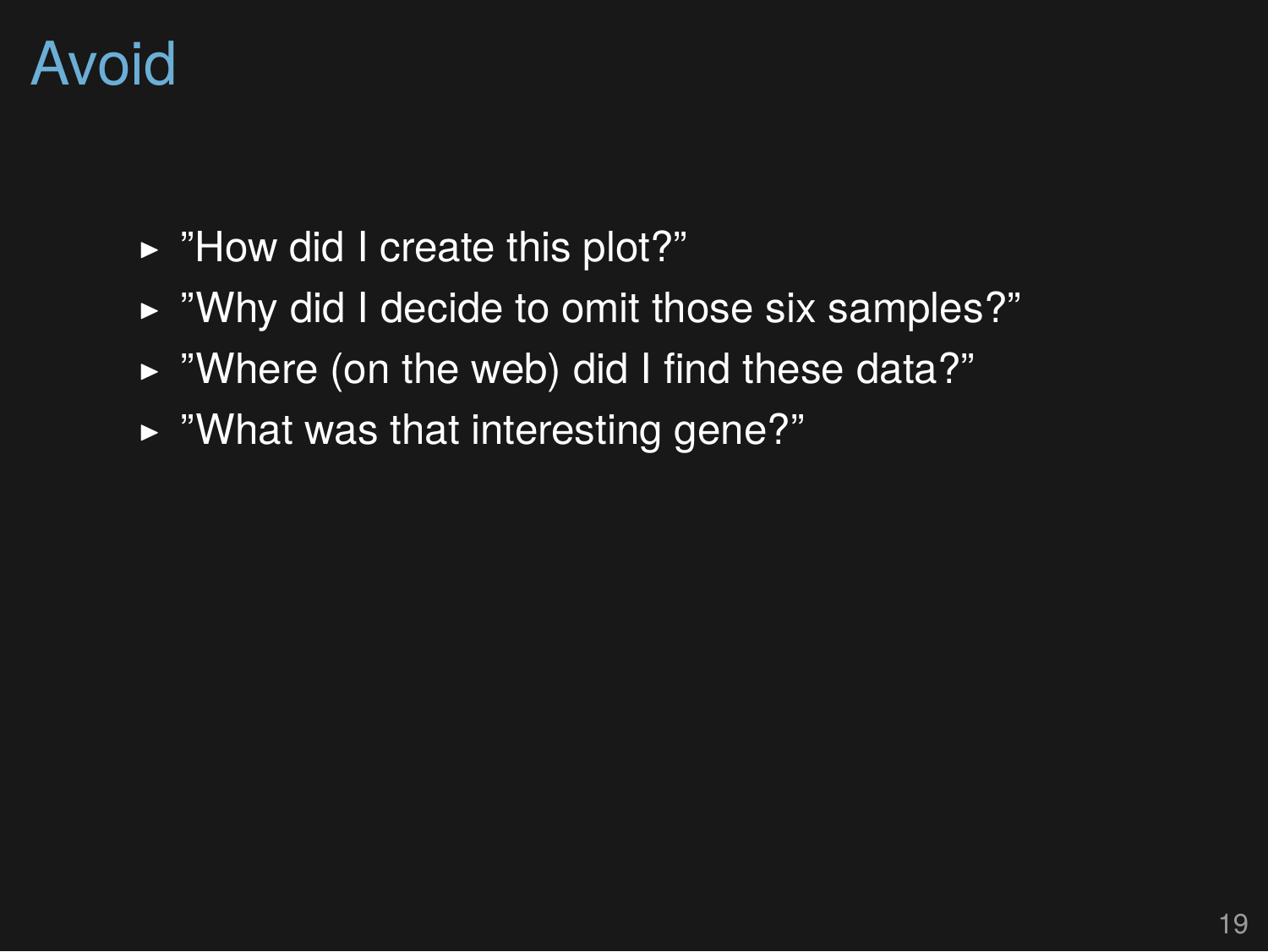#### Basic principles

Step 1: slow down and document. Step 2: have sympathy for your future self. Step 3: have a system.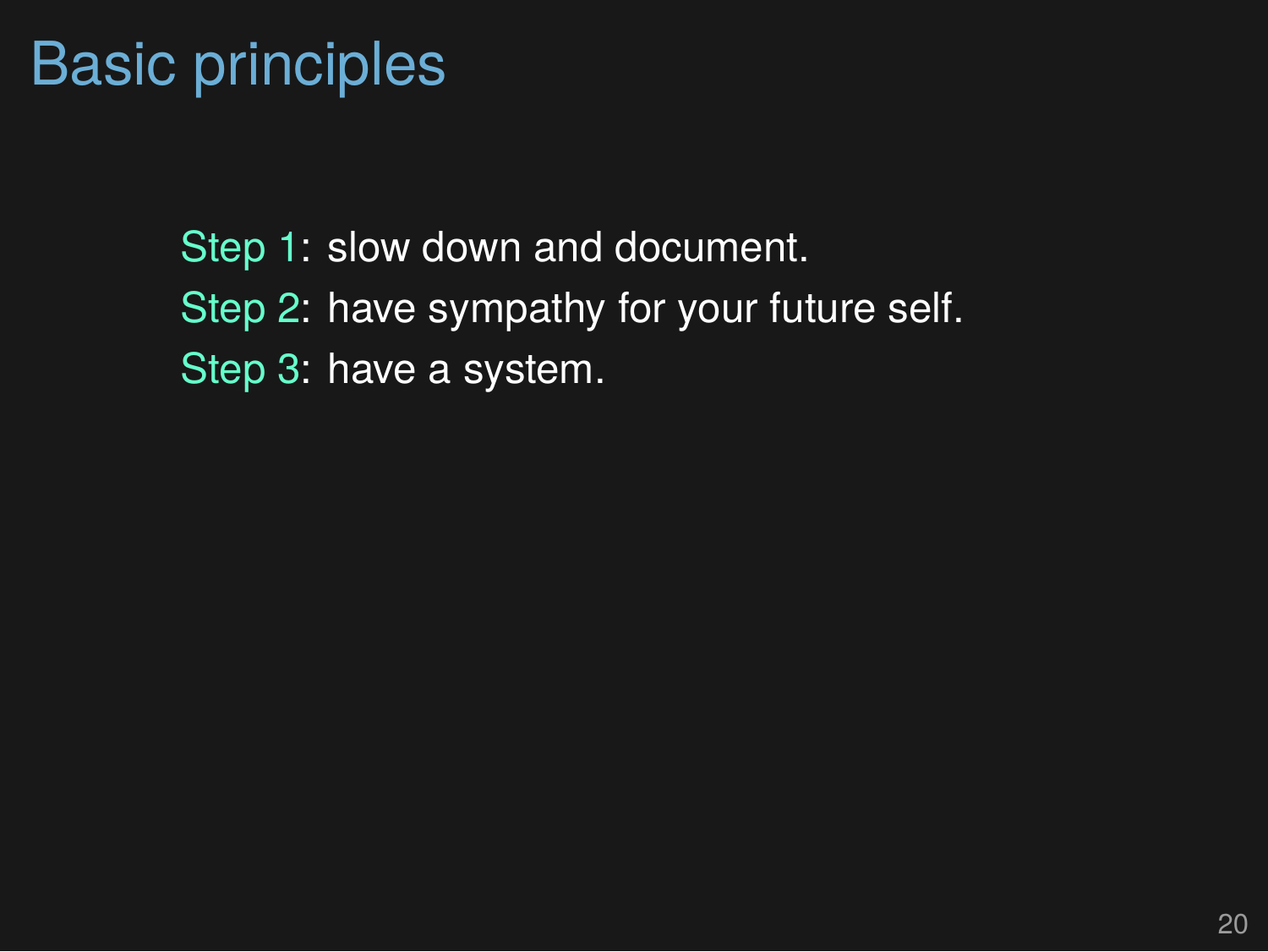# Capturing EDA

- $\rightarrow$  copy-and-paste from an R file
- $\rightarrow$  grab code from the . Rhistory file
- ▶ Write an informal R Markdown file
- $\triangleright$  Write code for use with the KnitR function spin()

Comments like #' This will become text Chunk options like so: #+ chunk\_label, echo=FALSE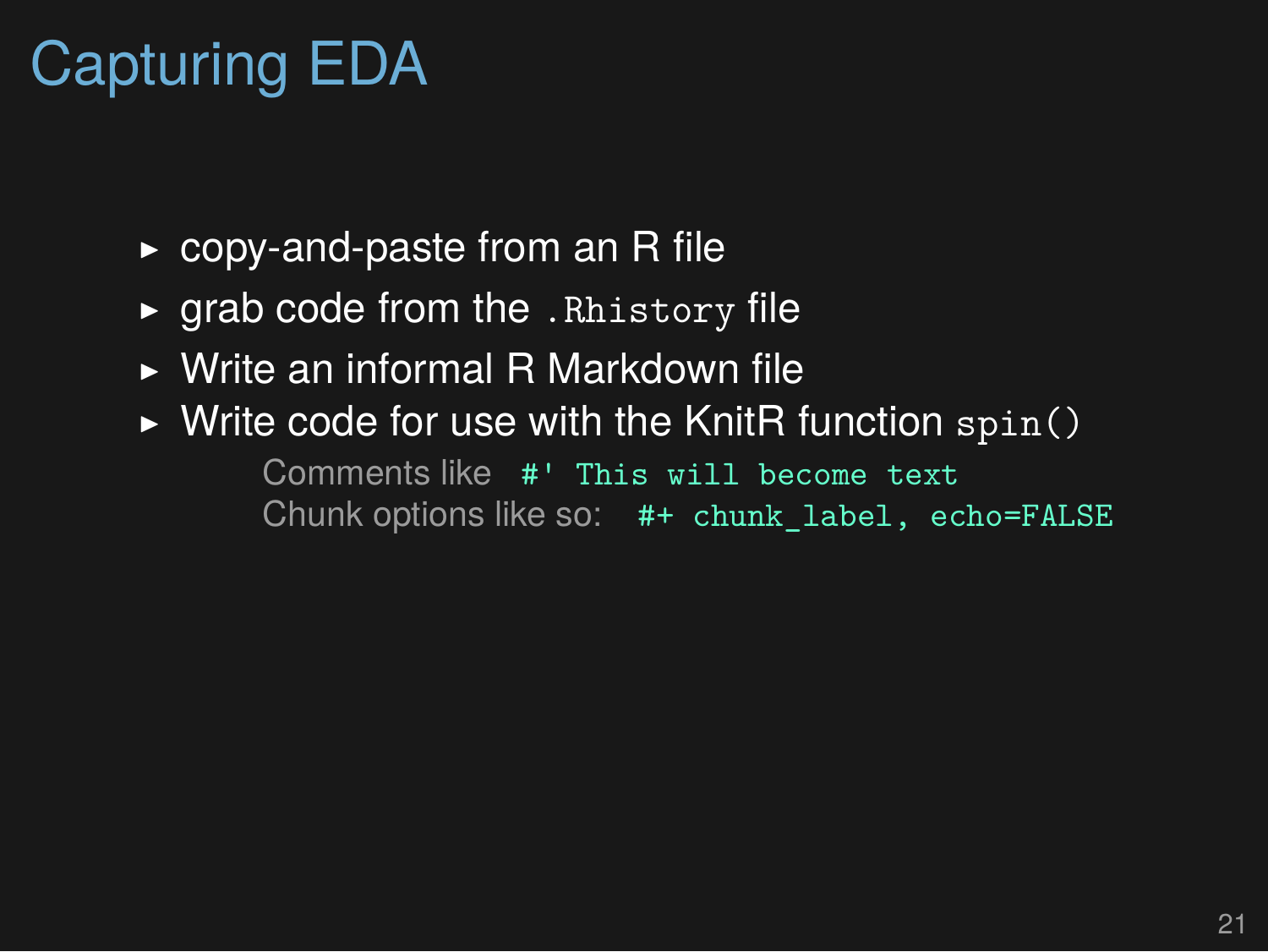#### A file to spin()

```
#' This is a simple example of an R file for use with spin().
#' We'll start by setting the seed for the RNG.
set.seed(53079239)
#' We'll first simulate some data with x ~ N(mu=10, sig=5) and
#' y = 2x + e, where e \sim N(mu=0, sig=2)x <- rnorm(100, 10, 5)
y \leftarrow 2*x + \text{norm}(100, 0, 2)#' Here's a scatterplot of the data.
plot(x, y, pch=21, bg="slateblue", las=1)
```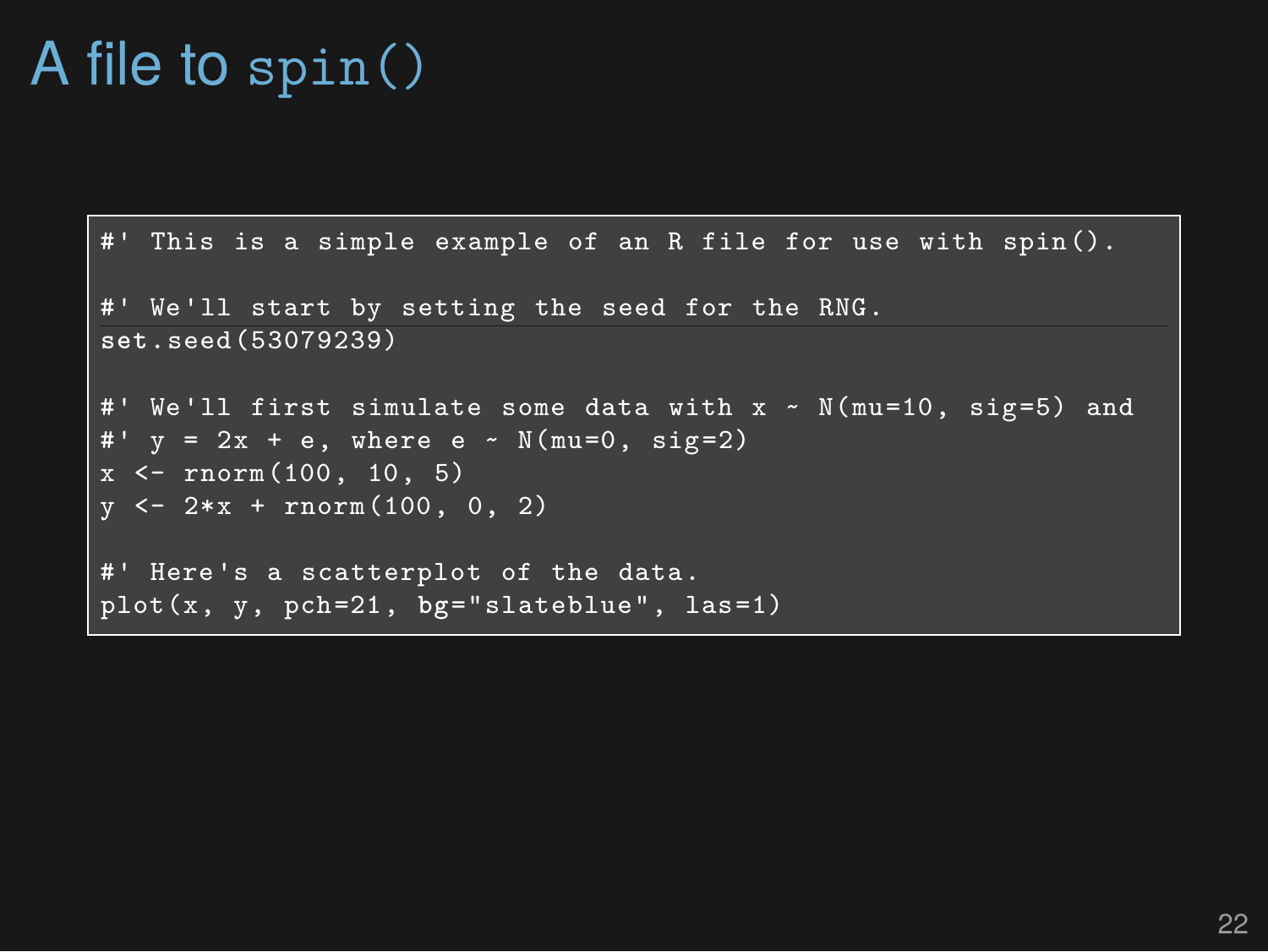## I almost forgot

## **Backups**